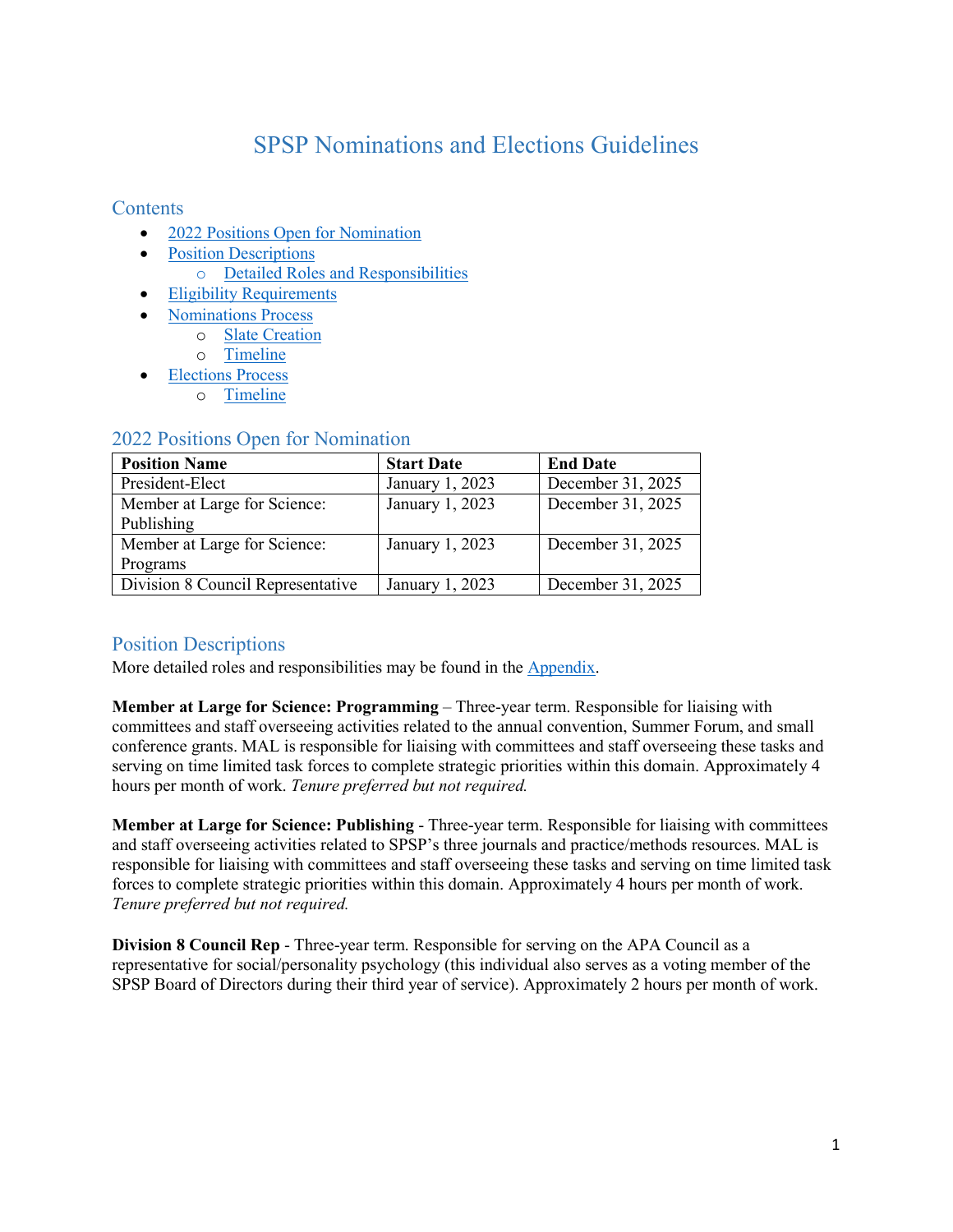# <span id="page-1-0"></span>Eligibility Requirements

In accordance with the Bylaws, active members of the Society (not including associate and undergraduate members) are eligible to hold office.

Additional qualifications for all positions that a candidate must have are:

- Relevant experience that equips them to serve the Society in governance and strategic planning role focused on the long-term growth and success of the organization.
- Must have the support of their organization or institution's management.
- Ability to attend at least three Board of Directors meetings annually.
- Ability to devote a reasonable amount of time to SPSP business (see roles and responsibilities for time estimates).
- Due to workload, it is recommended individuals be established in their career path (e.g. received tenure).

| <b>Position Name</b>   | <b>Years Post-PhD</b> | <b>Additional Requirements</b>                 |
|------------------------|-----------------------|------------------------------------------------|
| President-Elect        | 15 years post-PhD is  | Previous SPSP volunteer experience             |
|                        | recommended           | Previous association leadership experience.    |
|                        |                       | Full SPSP membership required per bylaws.      |
| Board Member at Large- | 8 years post-PhD is   | Experience planning programmatic events        |
| Science: Programs      | recommended           | (e.g. organizing an SPSP event, serving on the |
|                        |                       | Convention, Program Committee)                 |
| Board Member at Large- | 8 years post-PhD is   | Experience with the publishing process (e.g.   |
| Science: Publications  | recommended           | Editor-in-Chief, Associate Editor, Reviewer).  |
|                        |                       |                                                |
|                        |                       | Experience with practice and methods for       |
|                        |                       | social/personality psychology research.        |

# <span id="page-1-1"></span>Nominations Process

Nominations will be solicited from the SPSP membership. Nominations must come from SPSP members. Self-nominations and nominations on behalf of a nominee will be accepted. Being nominated does not guarantee that a nominee will appear on the elections ballot.

Nominations must be submitted through the Online Nominations Form*.* The materials requested will be:

- Nominee's full name, email address, institution, title, number of years post-PhD
- Volunteer Experience (select one or more options)
	- o Volunteered for SPSP
	- o Volunteered for leadership positions at my organization
	- o Volunteered for a related professional organization
	- o No volunteer experience
	- o Please describe:
- Bulleted list of how the nominee meets the position requirements (examples of items to highlight – work setting, past governance and strategic planning roles/education focused on long-term growth and success of organizations, experience within the domain).
- Position name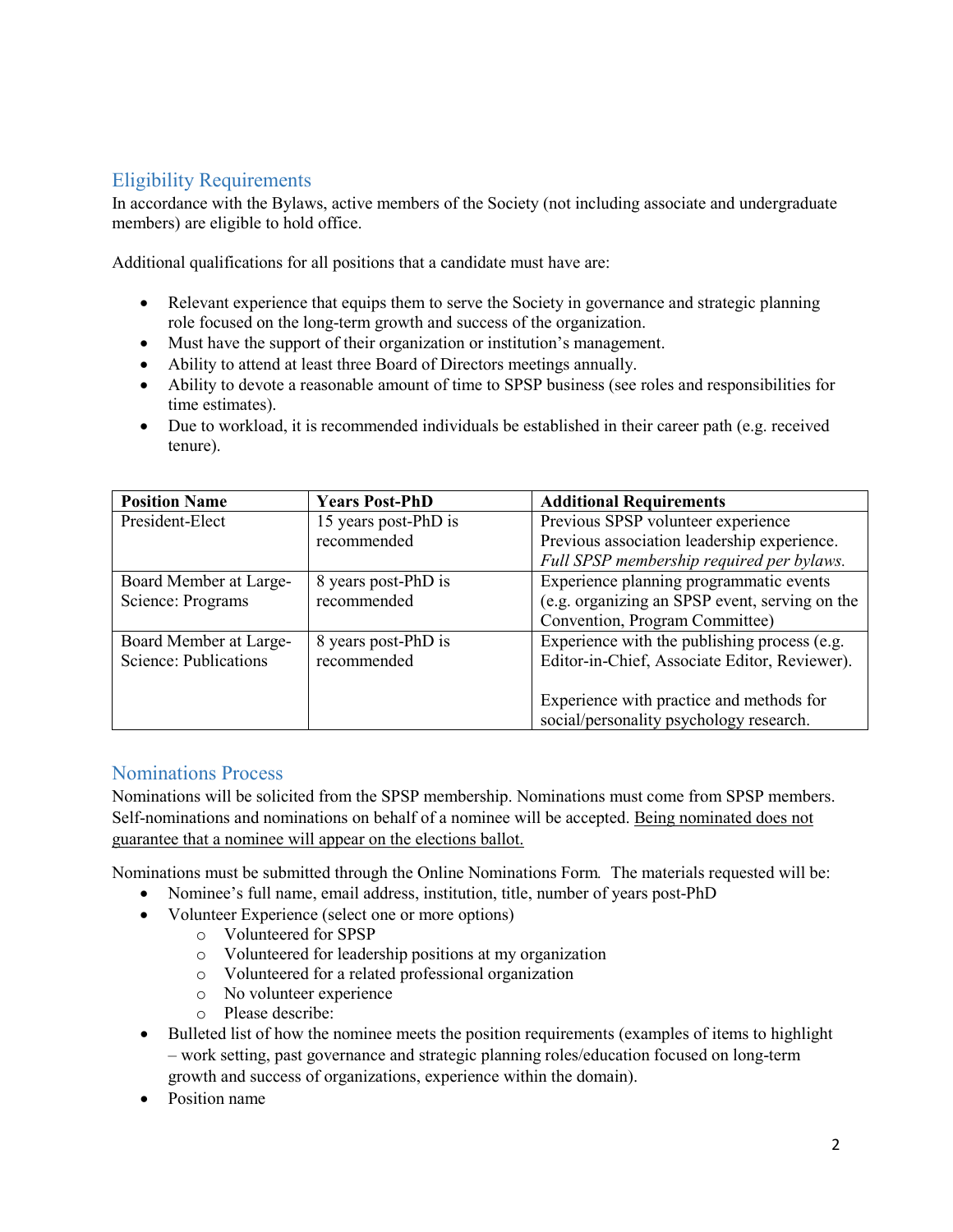- Current CV
- Conflict of Interests: elected members are expected to avoid conflicts between their personal interests and the interests of SPSP; including, relationships of employment, membership, fiduciary, or grant or research support. Nominees should disclose any personal interest that may conflict with the interests of SPSP.
- Is the nominee willing to serve in the role if selected?
- Maintaining representation in career stage, geographic location, place of employment (e.g. size of organization, non-academic settings), age, gender, sexual orientation, race, ethnicity and other diverse factors is an important factor in Board composition. The information provided will only be seen by the Nominations and Elections Committee, and we will utilize this information to ensure the election slate represents the full diversity of our membership. Any report of the applicants will be shared in aggregate form, and no personally identifiable information will be connected to the demographics. Disclosure of any information is voluntary.

# <span id="page-2-0"></span>Slate Creation Process

The Nominations & Elections (N&E) Committee oversees the call for nominations process for elections and creates the slate for elections. All nominations will be considered seriously to create a slate of candidates for each position that will contribute to the Board's diversity of people and ideas. The Committee will seek representation in academic discipline, career stage, geographic location, place of employment (e.g. size of institution, non-academic settings), age, gender, sexual orientation, race, ethnicity and other diverse factors.

Upon review of the conflict of interests of each candidate, the N&E Chair may determine the candidate's service to SPSP constitutes a conflict of interest and a discussion with that candidate will be had with a member of the N&E committee to determine if the individual is disqualified for office at this time and not selected for that reason.

The slates are presented to the Board at its Winter meeting for approval before going to membership for vote. The bylaws require at least two candidates on the ballot for each spot and preferential voting used.

#### <span id="page-2-1"></span>Nominations Timeline

| November 16           | Call for Nominations announced to the membership (on behalf of the N&E Chair)                                         |
|-----------------------|-----------------------------------------------------------------------------------------------------------------------|
|                       | N&E Committee and Board of Directors to encourage nominations                                                         |
| January 7             | Call for Nominations closes                                                                                           |
| January 10-14         | Executive Director to reach out to anyone that was submitted who had not agreed to<br>serve to confirm their interest |
| January 15-February 3 | Call for Nomination submissions are reviewed by the N&E Committee                                                     |
| February 20           | Election slate is presented to the Board of Directors for approval at its Winter<br>meeting                           |
| February 23-25        | Call for Nomination candidates notified by the N&E Chair                                                              |

# <span id="page-2-2"></span>Elections Process

SPSP staff will prepare the ballot and the candidate information for distribution to the members. All eligible voting members will receive ballots for Board Officer and Board Member positions. The candidate slates will be set forth by position and in alphabetical order. All methods of campaigning are prohibited by all nominees, members, non-members or third parties. "Campaigning" is defined as soliciting votes or making explicit quid-pro-quo promises in return for support. Candidates may include their vision for the future and statements about actions they will take if elected within their official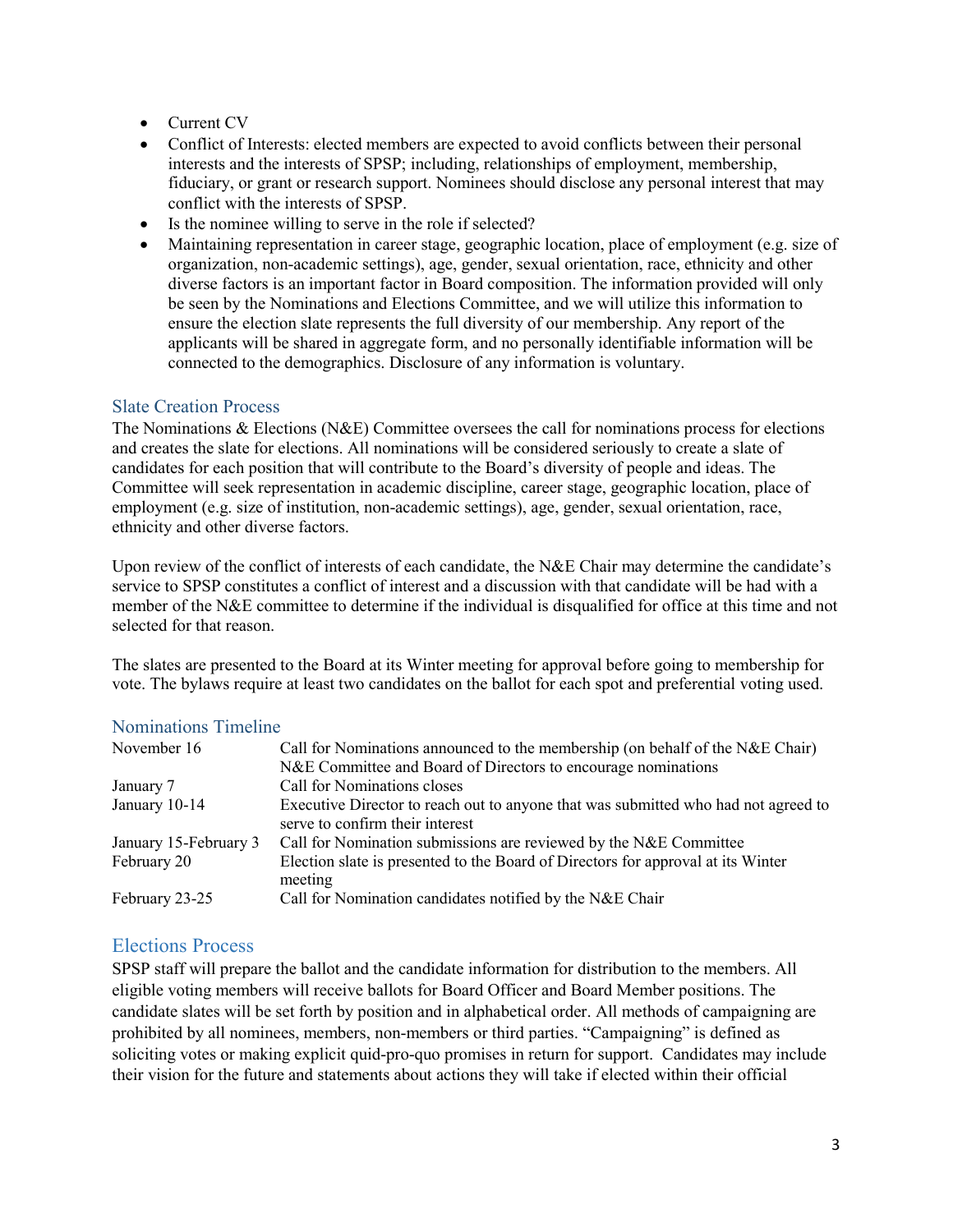candidate statement. Candidate statements will be published on the SPSP website and distributed to members as part of the elections process.

Full, early career and retired members are the only member type eligible to vote. These member groups must have an active membership as of January 1 of the election year with valid email address who have not unsubscribed from previous votes in the online voting platform.

Voters shall rank order each candidate in one ballot. If one candidate gets fifty percent or more of all the first preference votes, that candidate will be selected on the first count. If no candidate gets fifty percent or more of the first preference votes, the candidate with the fewest number "1" votes is dropped and its votes are re-cast to the candidate each voter ranked next. This continues until one candidate gets fifty percent or more of the votes cast.

Ballots must be submitted by the deadline or they will not be included.

*\*Division 8 Council Representatives are voted for in the APA elections process and not included in the SPSP elections ballot. APA elections open on April 15, 2022.*

#### <span id="page-3-0"></span>Elections Timeline

| March 18           | Candidate information due for the ballots                      |
|--------------------|----------------------------------------------------------------|
| April 1-22         | Elections                                                      |
| April 25           | Election results tallied and confirmed by the N&E Chair        |
| April 26 (week of) | Candidates notified of final election results by the N&E Chair |
| May 3              | Results of the elections are shared with the membership        |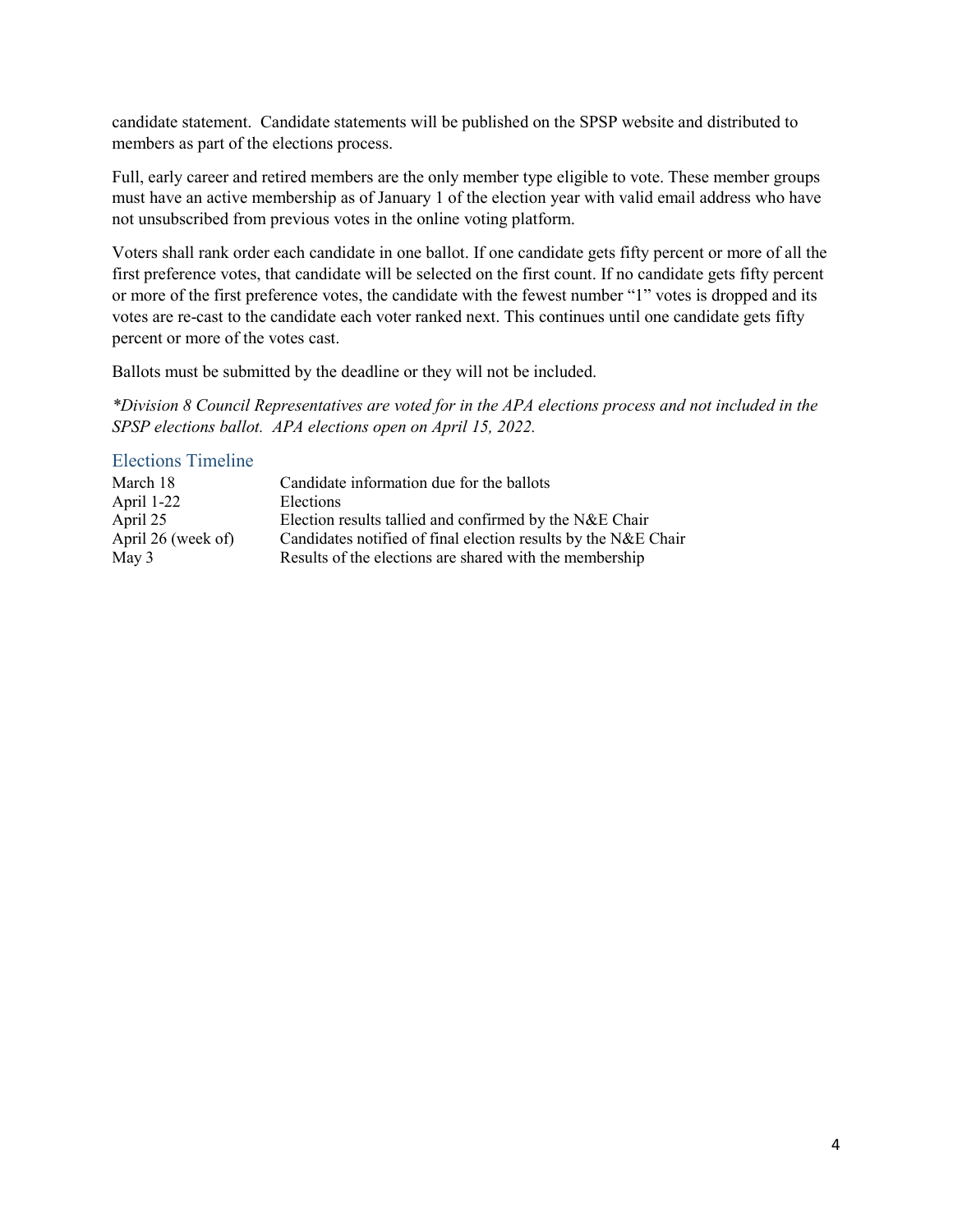# <span id="page-4-0"></span>Appendix: Board of Directors – Roles and Responsibilities

The SPSP Board of Directors is a 10-15-person board with three meetings a year (subject to change). The presidential trio, Treasurer and Executive Director make up the Executive Committee of the Board and have authority to act outside of the meetings to carry out the business of the Society. The Board manages the vision of the organization and guides its strategic initiatives, while ensuring the priorities of the society are managed by appointed committees and staff. The Board delegates the authority to carry out the operations and management of the organization to the Executive Director and the Central Office staff.

# Duties of the Board of Directors

- Effectively govern and lead the organization on behalf of and with accountability to the membership.
- Develop and improve the organization's governing policies and procedures.
- Hire, assist, counsel, oversee and regularly evaluate the Executive Director.
- Foster the Executive Director's effective leadership and management of the organization's personnel, operations and activities.
- Without limiting the general responsibility of the Board, appropriately delegate operational and management authority to the Executive Director of the organization.
- In constructive partnership with the Executive Director, thoughtfully craft the strategic goals, objectives and metrics of success for the organization.
- Maintain, monitor and protect the safety and soundness of the organization and its assets.
- Ensure the proper maintenance of all accounts and financial records of the organization.
- Understand and monitor the performance and results of the organization.
- Help craft and approve an annual budget for the organization.
- Act as active ambassadors to the organization's membership as well as the community as a whole. Speak with one voice once a decision has been made by the Board.
- Retain independent auditors, accountants, and legal or governance counsel as is necessary.
- Ensure the organization acts ethically and with genuine financial integrity.
- Monitor regulations and legal issues pertaining to the organization.
- Sell, dispose of, or mortgage any or all the property of the organization.

# Duties of All Board Members

- Carry out its legal duties of care, loyalty and obedience to SPSP's mission.
	- o A board member must carry out their duties in good faith, in a manner reasonably believed to be in the best interests of SPSP, and with such care, including reasonable inquiry, as an ordinarily prudent person in a like position would use under similar circumstances. (Duty of Care)
	- o A board member must administer the affairs of the SPSP fairly and impartially and without discrimination. (Duty of Loyalty)
	- o A board member must direct the operations of SPSP in conformity with Federal, state and local laws and regulations, sound business practices, and the SPSP's own policies, procedures, Bylaws and regulations. (Duty of Obedience)
- Assist in shaping the vision, mission and strategy of the organization.
- Demonstrate personal and sustained commitment to achieve the vision and mission of the organization.
- Actively engage, contribute, participate and ask questions.
- Keep informed, prepare for and attend board meetings.
- Participate in board development and educational activities.
- Participate in the fundraising process through cultivation, solicitation or stewardship.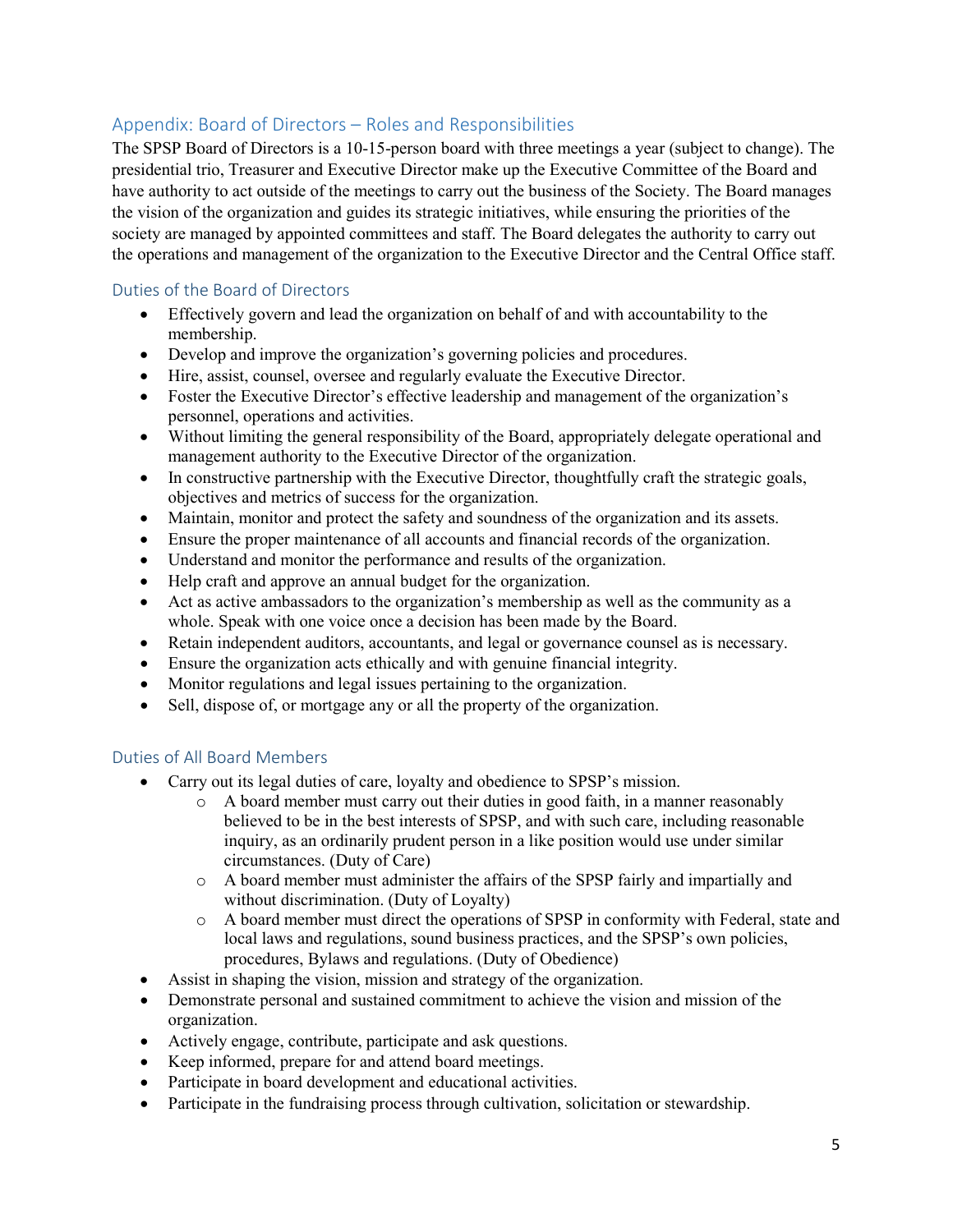- Support and participate in the organization's community outreach efforts and activities.
- Understand and monitor the organization's finances, safety and soundness.
- Serve on taskforces as opportunities arise.

#### Details of Specific Board Positions

#### PRESIDENT-ELECT

#### **Description**

- Serves 3-year term (President-elect, President, Past President)
- Member of the Board of Directors (meets at the Annual Convention, during the summer and in the fall) Member of the 5-member Executive Committee (meets monthly)
- Chair of the Search Committee for the Executive Director (if needed)
- Chair the strategic planning task force for the organization (occurs every 3 years), working in partnership with colleagues and the organization's Executive Director, focusing on setting strategic goals, objectives and metrics for the organization
- Implements the society-wide governance assessment program
- Leads the orientation program for the Board of Directors
- Performs duties of President in absence/incapacity of president
- Guides tasks/projects assigned or approved by the Board of Directors
- Actively learn and prepare to be an effective future President. Remain fully briefed on the activities of the Board and maintain a knowledge of - and commitment to - the mission of the organization.

#### **Requirements**

- Willing to dedicate 1+ hours per week to SPSP
- Previous SPSP committee or administrative leadership required

| July          | Chooses the Division 8 Program Co-Chair (who will also serve as Division 8 Chair  |
|---------------|-----------------------------------------------------------------------------------|
|               | the following year)                                                               |
| October       | Attend Board of Directors orientation                                             |
| January 1     | Term starts                                                                       |
| Convention    | <b>Attend Sunday Board meeting</b>                                                |
| June 1        | Decides topic of presidential address (if giving one) or organizes a presidential |
|               | plenary session (and serve as host) for convention. This should happen in         |
|               | discussion with the convention committee.                                         |
| June          | Connect with all board members one-on-one for mid-year check-in                   |
| Summer Board  | Dinner with Executive Committee night prior to meeting                            |
| Meeting       | Attend Board meeting one full day and second half day                             |
| September     | Selects speaker for APA Spielberger Empathy Symposium for the following year.     |
|               | APA will reach out with more information.                                         |
| October       | Attend Board of Directors orientation                                             |
| November      | Attend fall budget Board meeting                                                  |
| November 1    | Provide Central Office with invite list for president's reception at convention   |
| Late November | Complete the governance assessment survey                                         |

**PRESIDENT**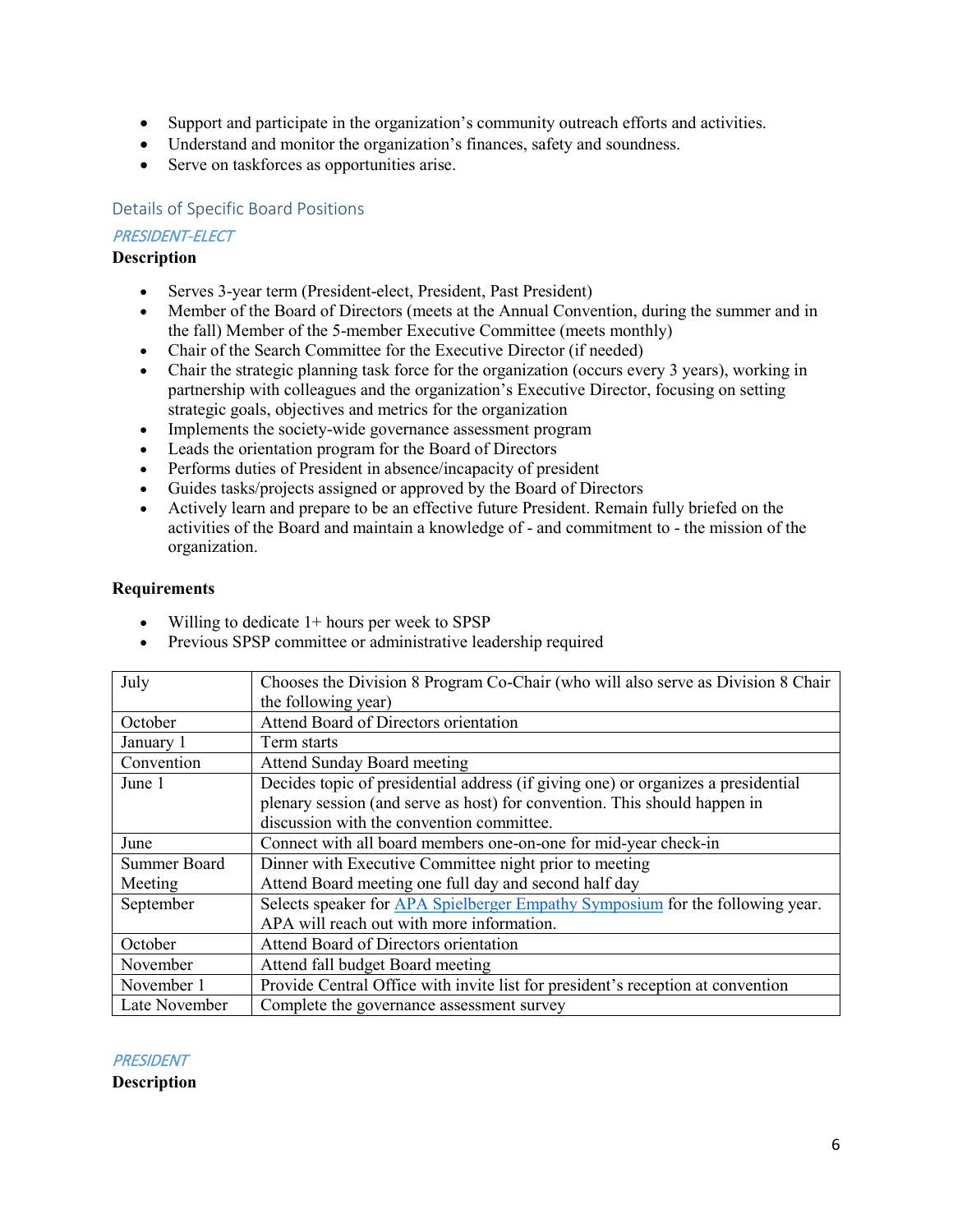- Serves 3-year term (President-elect, President, Past President)
- Chair of the Society and preside at all meetings
- Chair of the 12-member Board of Directors (meets at the Annual Convention, during the summer and in the fall)
- Oversee efforts to build and maintain an exceptional governing Board by setting goals and expectations for its members
- Chair of the 5-member Executive Committee (meets monthly)
- President of APA Division 8 (attends the APA Convention and gives the Division 8 presidential address at the meeting)
- Work in partnership with the Board and as key liaison with the Executive Director to maintain the Society's strategic direction, focusing on growth strategies for the organization.
- Inspire a shared commitment to the mission and goals of the organization.
- Serve as key conduit for information to the Executive Director
- Serve as the official spokesperson for the Board among community members and the media, in addition to the organization's Executive Director.
- Provides Presidential address or serves as host of the Presidential session at SPSP Convention
- The president has a \$2,000 discretionary fund that may be used during the year of service for initiatives, travel, etc.

- Willing to dedicate 3+ hours per week to SPSP
- Previous SPSP committee or administrative leadership required

| December              | Identify the 3-5 priority areas for advocacy                                          |
|-----------------------|---------------------------------------------------------------------------------------|
| December              | Write an introduction/new year message that will be distributed to all members in     |
|                       | January                                                                               |
| January 1             | Term starts                                                                           |
| Mid-January           | Approve agenda for Winter board meeting                                               |
| Convention            | A full detailed schedule will be provided prior to the convention                     |
|                       | Emcee the Awards Ceremony (Thursday)                                                  |
|                       | Presidential Plenary (Friday)                                                         |
|                       | Attend the Block, Campbell, & Distinguished Scholar Awards Address (TBD)              |
|                       | <b>Attend Diversity Reception (Friday)</b>                                            |
|                       | Attend several events in supporting role                                              |
|                       | Chairs Board meeting Sunday                                                           |
| Quarterly             | Writes president's column for eDialogue and Website (this can happen as often or      |
|                       | little as the president wants)                                                        |
| July                  | Approve agenda for Summer Board meeting                                               |
| <b>Summer Board</b>   | Dinner with Executive Committee night prior to meeting                                |
| Meeting               | Attend Board meeting one full day and second half day                                 |
| <b>APA</b> Convention | <b>Provide Presidential Address</b>                                                   |
|                       | <b>Attend Social Hour</b>                                                             |
| Oct/Nov               | In preparing for the past president role, a call for nominations should be placed for |
|                       | next year's elections                                                                 |
| October               | Attend Board of Directors orientation                                                 |
| November              | Attend fall budget Board meeting                                                      |
| Late November         | Complete the governance assessment survey                                             |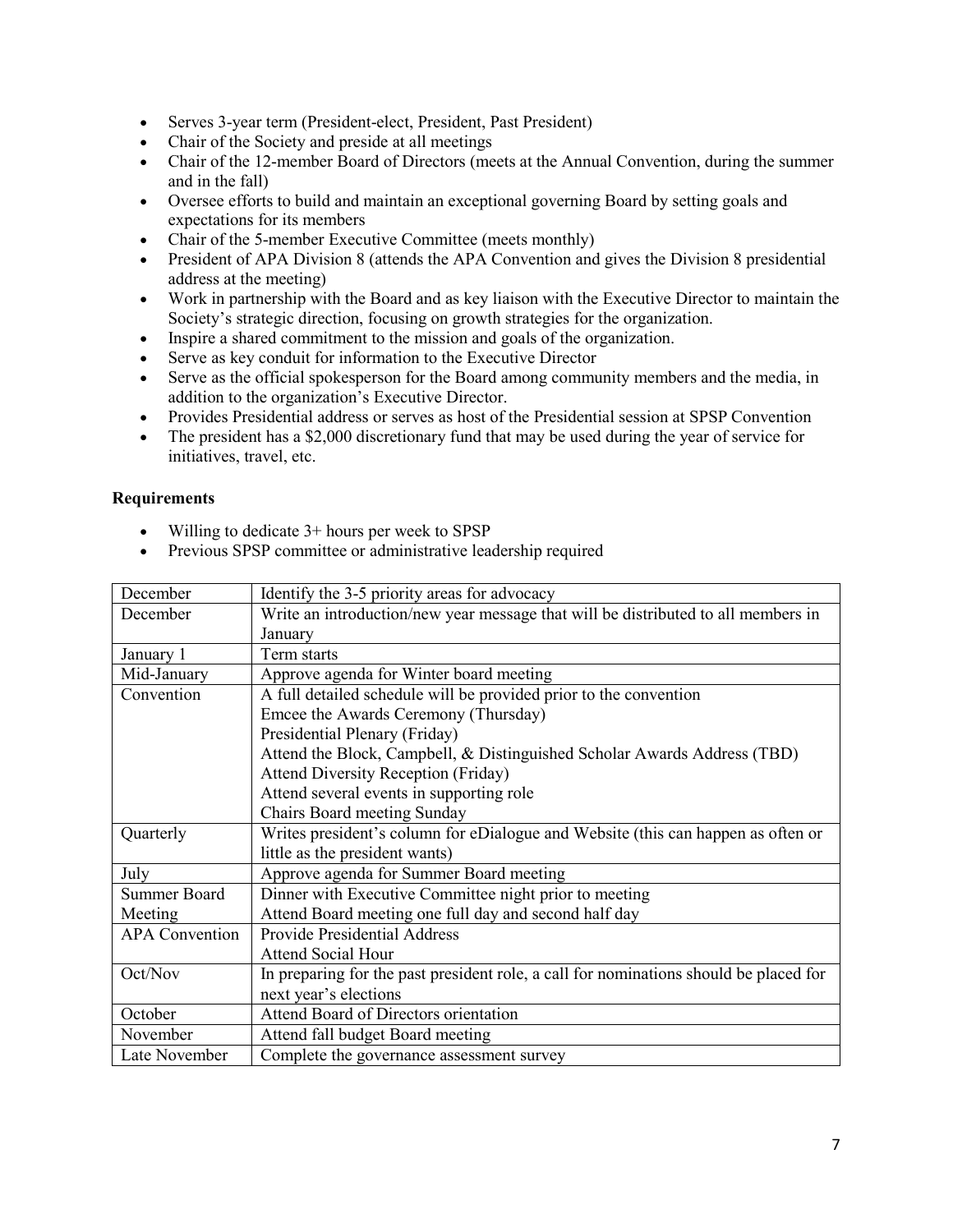# PAST PRESIDENT

# **Description**

- Serves 3-year term (President-elect, President, Past President)
- Member of the Board of Directors (meets at the Annual Convention, during the summer and in the fall)
- Member of the 5-member Executive Committee (meets monthly)
- Chair of the Nominations/Elections Committee
	- o Work to ensure appropriate and effective identification, recruitment and orientation of new Board members and volunteer leaders
	- o Cultivate leadership among individual Board members.
	- Channel the talents, interests, ideas and cooperative spirit of the Board to help that body effectively play its critical leadership role in forwarding the organization's mission.
	- o Lead a quarterly call between the Early Career, Diversity, Professional Development, Student, International and Nominations Committees (all committees invited to participate) to talk about initiatives and strategize planning related to engaging and enabling scholars from diverse backgrounds and institutions to participate in SPSP Leadership.
- Guides tasks/projects assigned or approved by the Board of Directors
- Oversee the Executive Director evaluation process

#### **Requirements**

- Willing to dedicate 1+ hours per week to SPSP
- Previous SPSP committee or administrative leadership required

| January             | Work with Nominations/Elections Committee to prepare preliminary slate for |
|---------------------|----------------------------------------------------------------------------|
|                     | elections                                                                  |
| Convention          | Attend Sunday Board meeting at convention                                  |
|                     | With Board, prepare final slate for elections                              |
| February            | Communicate with all call for nomination candidates re: slate decisions    |
| April               | Elections close and certify results                                        |
| May-summer          | Conduct the Executive Director evaluation                                  |
| board meeting       |                                                                            |
| <b>Summer Board</b> | Dinner with Executive Committee night prior to meeting                     |
| Meeting             | Attend Board meeting one full day and second half day                      |
| October             | Attend Board of Directors orientation                                      |
| November            | Attend fall budget Board meeting                                           |
| Late November       | Complete the governance assessment survey                                  |

# **TREASURER**

- Serves 3-year term
- Member of the Board of Directors (meets at the Annual Convention, during the summer and in the fall) Member of the 5-member Executive Committee (meets monthly)
- Oversee efforts to build and maintain an exceptional financial management system by setting goals and expectations with and for the Board and staff.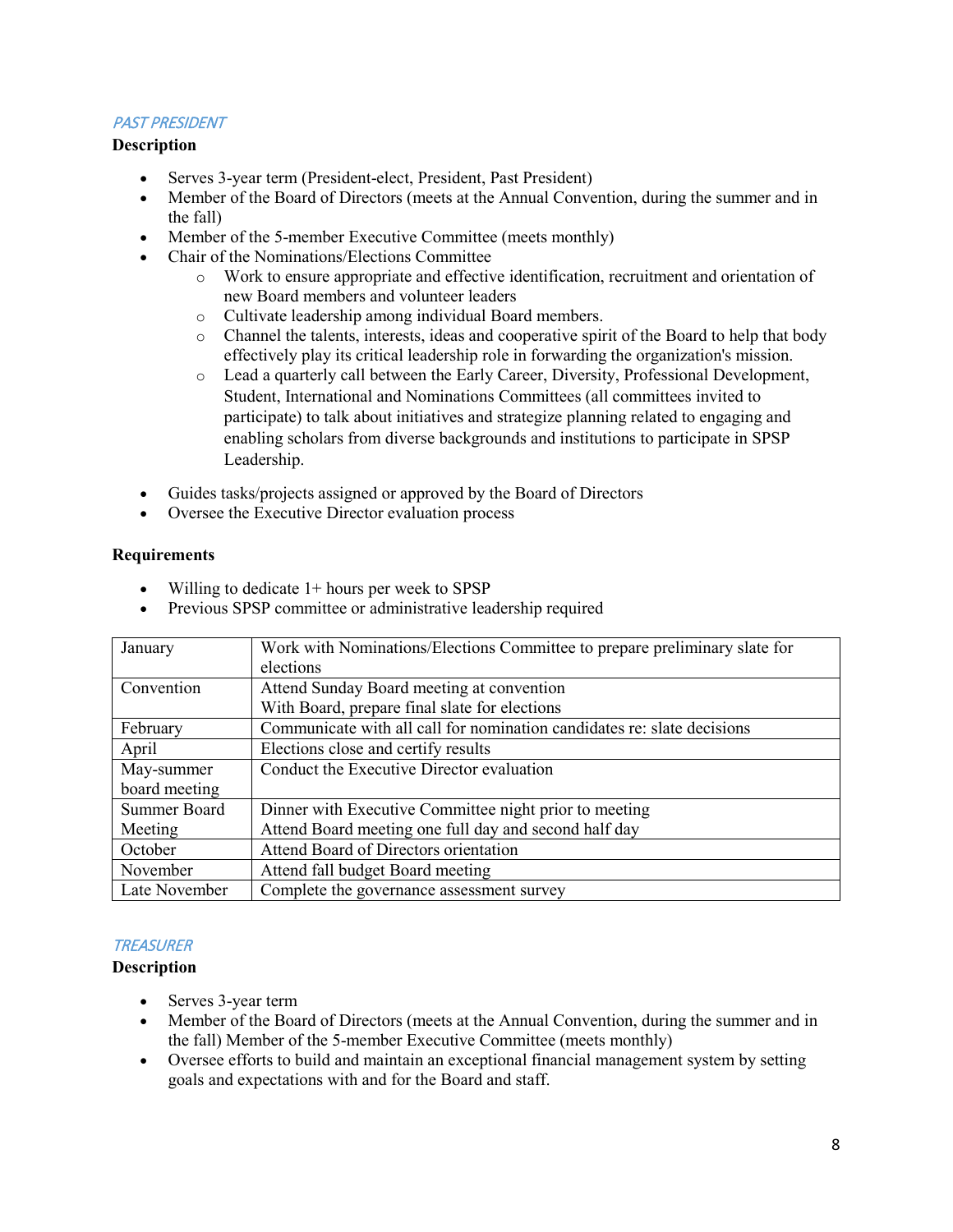- Develop/maintain financial policies and procedures to ensure sound and stringent fiscal management policies and maximize cash and investments.
- Identify financial trends, risks and opportunities for members of the Board.
- Serves as the liaison to the Fundraising/Development committee to the Board of Directors
- Ensure compliance with Federal and state filings.
- In collaboration with staff, prepare and present the annual budget and mid-year projection to the full Board for approval.
- Approves expense reports of Executive Director

- Willing to dedicate  $1+$  hours per week to SPSP
- Previous SPSP committee or administrative leadership recommended
- Experience in finance, management, and administration

| January 1           | Term starts                                            |
|---------------------|--------------------------------------------------------|
| Convention          | <b>Attend Sunday Board meeting</b>                     |
| April               | Review quarterly financial report                      |
| July                | Review quarterly financial report                      |
| <b>Summer Board</b> | Dinner with Executive Committee night prior to meeting |
| Meeting             | Attend Board meeting one full day and second half day  |
| October             | Review quarterly financial report                      |
| October             | Attend Board of Directors orientation                  |
| November            | Attend fall budget Board meeting                       |
| Late November       | Complete the governance assessment survey              |

# MEMBERS AT LARGE (MAL)

- Serves 3-year term
- Member of the Board of Directors (meets at the Annual Convention, during the summer and in the fall)
- Provides input to strategic initiatives of Society
- Performs duties as required to serve the society, including serving on special Task Forces and assisting committees guiding important initiatives as needed
- Write at least one article for eDialogue regarding the work completed within your domain for the year
- Oversees a portfolio of work in one of the domains listed below. The MAL is responsible for liaising with committees and staff overseeing these tasks to provide support, guidance and input.
- The MAL is the conduit that supports the work in each area under the domain while also recommending new activities and evaluating current activities.
	- o Science Programming MAL: Convention Committee, Summer Forum, Small Conference Grants
	- o Science Publishing MAL: Publications Committee
	- o Education MAL: Summer Institute (SISPP) Committee, Professional Development Committee, International Committee
	- o Community/Diversity MAL: Student Committee, Early Career Committee, Diversity/Climate Committee, Awards Committee, Fellows Committee
	- o Outreach/Advocacy MAL: APA Division 8 Program, Character & Context Blog, Government Relations Committee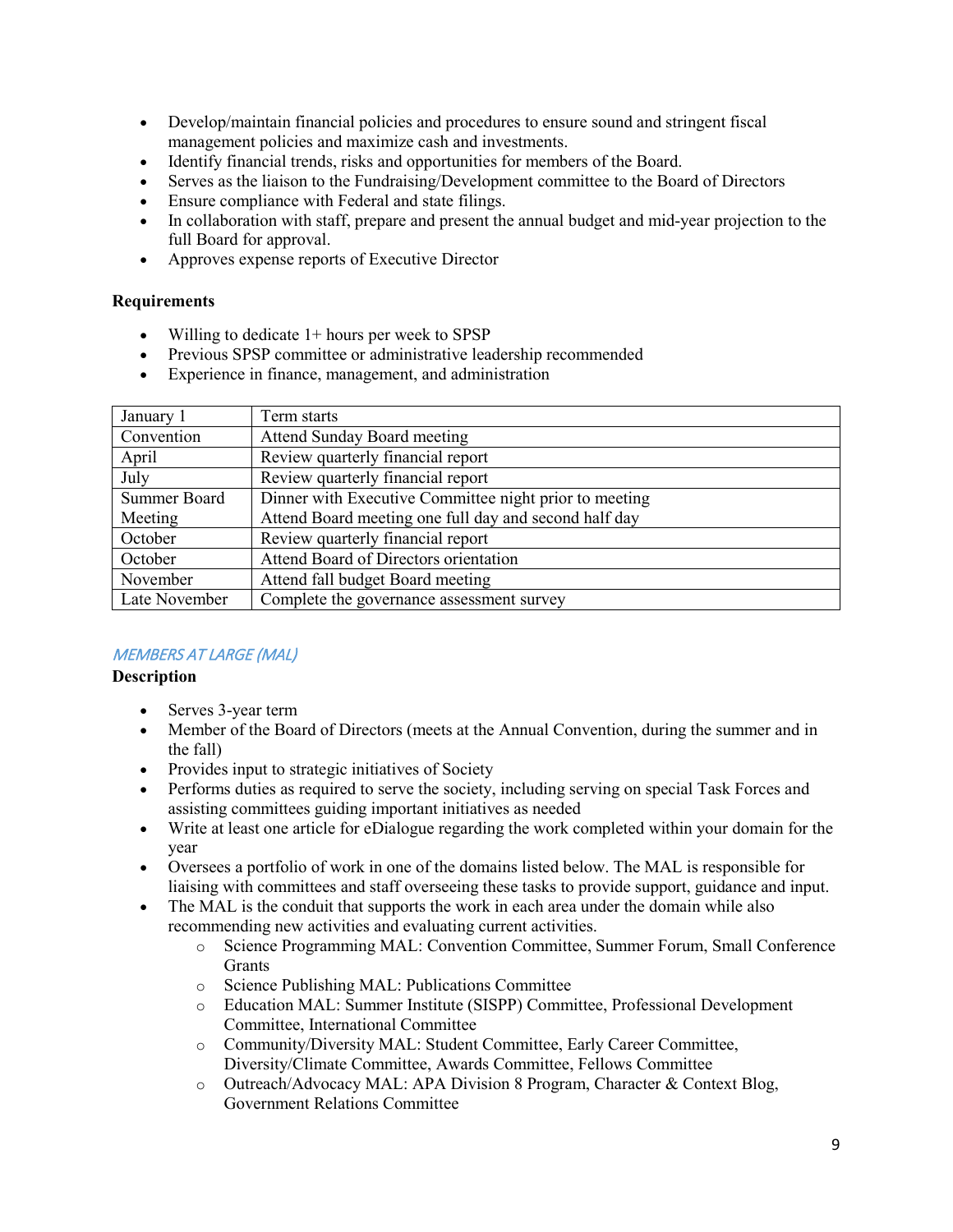- o Application MAL: Applied Committee (activities affecting those in Non-Academic settings)
- o Primarily Undergraduate Institutions MAL: PUI Committee, Small Research Grants
- MAL role to committees they oversee
	- o Voice for the committees, represent the needs of the committee and advocate on their behalf to the Board of Directors
	- o Prior to developing any proposals, committees should engage in a discussion with the MAL for their input
	- o The MAL should be invited to all committee calls as an optional meeting attendee to be kept aware of committee progress
	- o The mid-year and end-of-year reports should be reviewed by the MAL before submission to the SPSP office

| October       | Attend Board of Directors orientation                 |
|---------------|-------------------------------------------------------|
|               |                                                       |
| January 1     | Term starts                                           |
| January       | Introduce yourself to any new committee chairs        |
| January       | Provide recommendations for open Board positions      |
| Convention    | <b>Attend Sunday Board meeting</b>                    |
| June          | Review mid-year reports from committee chairs         |
| Summer Board  | Attend Board meeting one full day and second half day |
| Meeting       |                                                       |
| October       | Attend Board of Directors orientation                 |
| November      | Attend fall budget Board meeting                      |
| Late November | Complete the governance assessment survey             |
| December      | Review end of year reports from committee chairs      |

- Willing to dedicate 4 hours+ per month to SPSP
- Previous committee involvement recommended
- Experience within the domain elected to oversee

#### DIVISION 8 COUNCIL REPRESENTATIVE

- Serves 3-year term
- Member of the Board of Directors when they are the senior council representative (meets at the Annual Convention, during the summer and in the fall); the junior council representative is NOT a member of the SPSP board of directors
- Provides input to strategic initiatives of Society
- Performs duties as required to serve the society, including serving on special Task Forces
- Participate in APA required activities
- Make connections between APA, Division 8 and SPSP
- Write at least two articles for eDialogue regarding the Council business meeting actions

| October | Attend Board of Directors orientation            |
|---------|--------------------------------------------------|
| January | Ferm starts                                      |
| January | Provide recommendations for open Board positions |